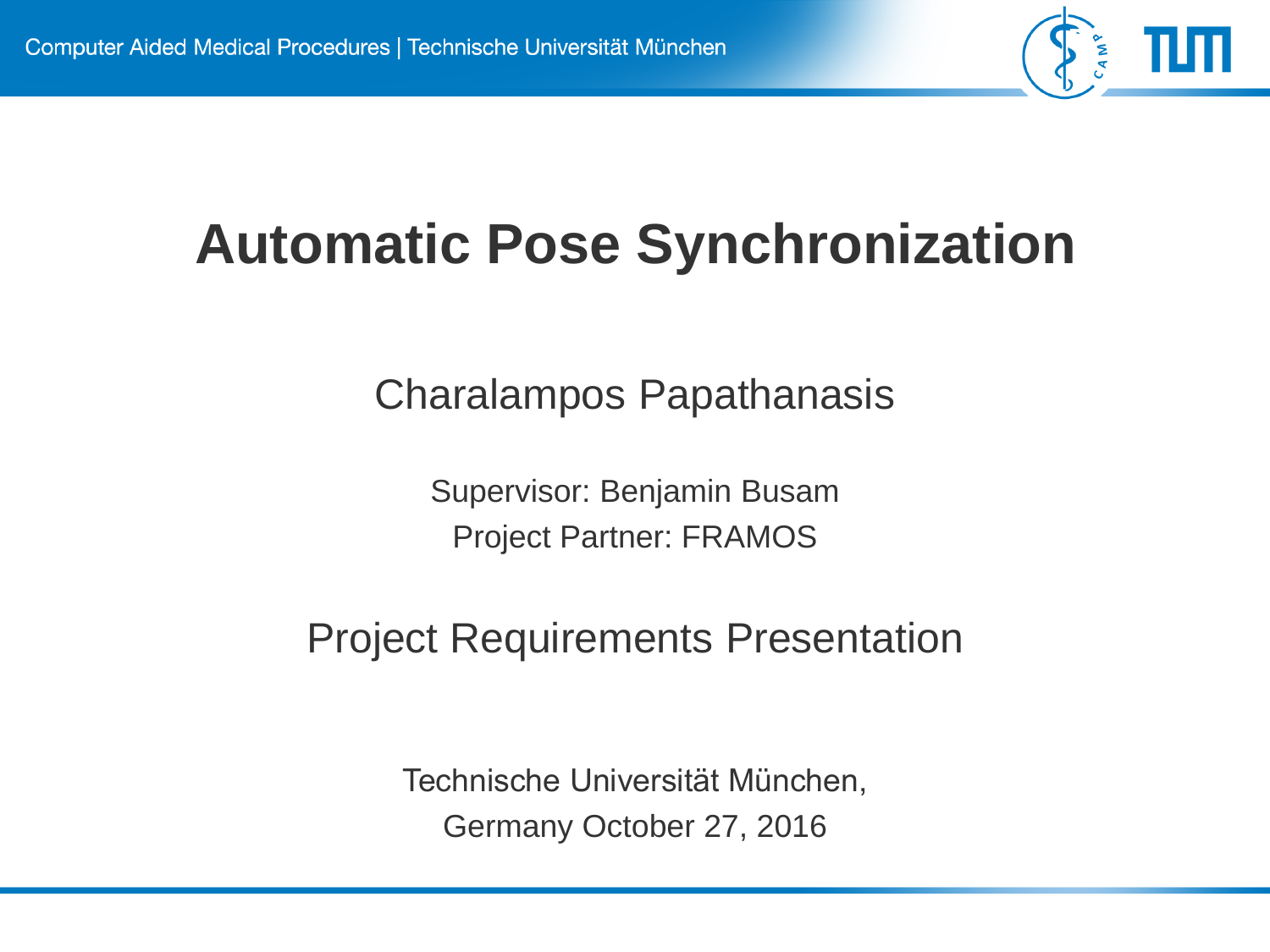

# **Background and Motivation**

- Computer aided medical procedures
	- Different medical instruments and robots move separately
	- Multiple pose information streams
	- Different instrument positions  $\blacksquare$  different lags at different times
	- Actual position and orientation is crucial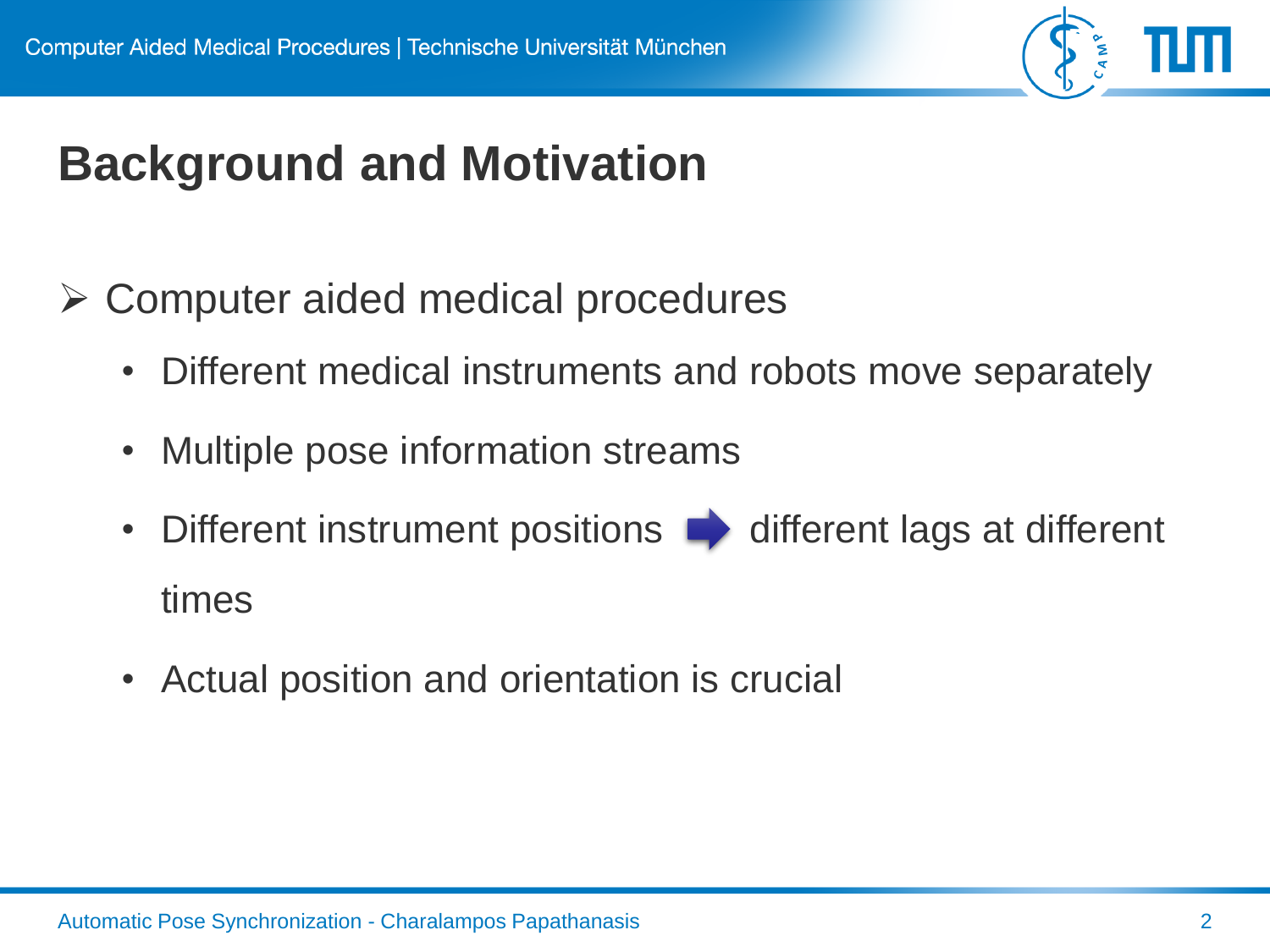

## **Problem Statement**

#### Synchronize different pose streams in time





https://www.sapling-inc.com/blog/wp[content/uploads/2011/04/GettyImages\\_85406496.jpg](https://www.sapling-inc.com/blog/wp-content/uploads/2011/04/GettyImages_85406496.jpg) (24/10/16)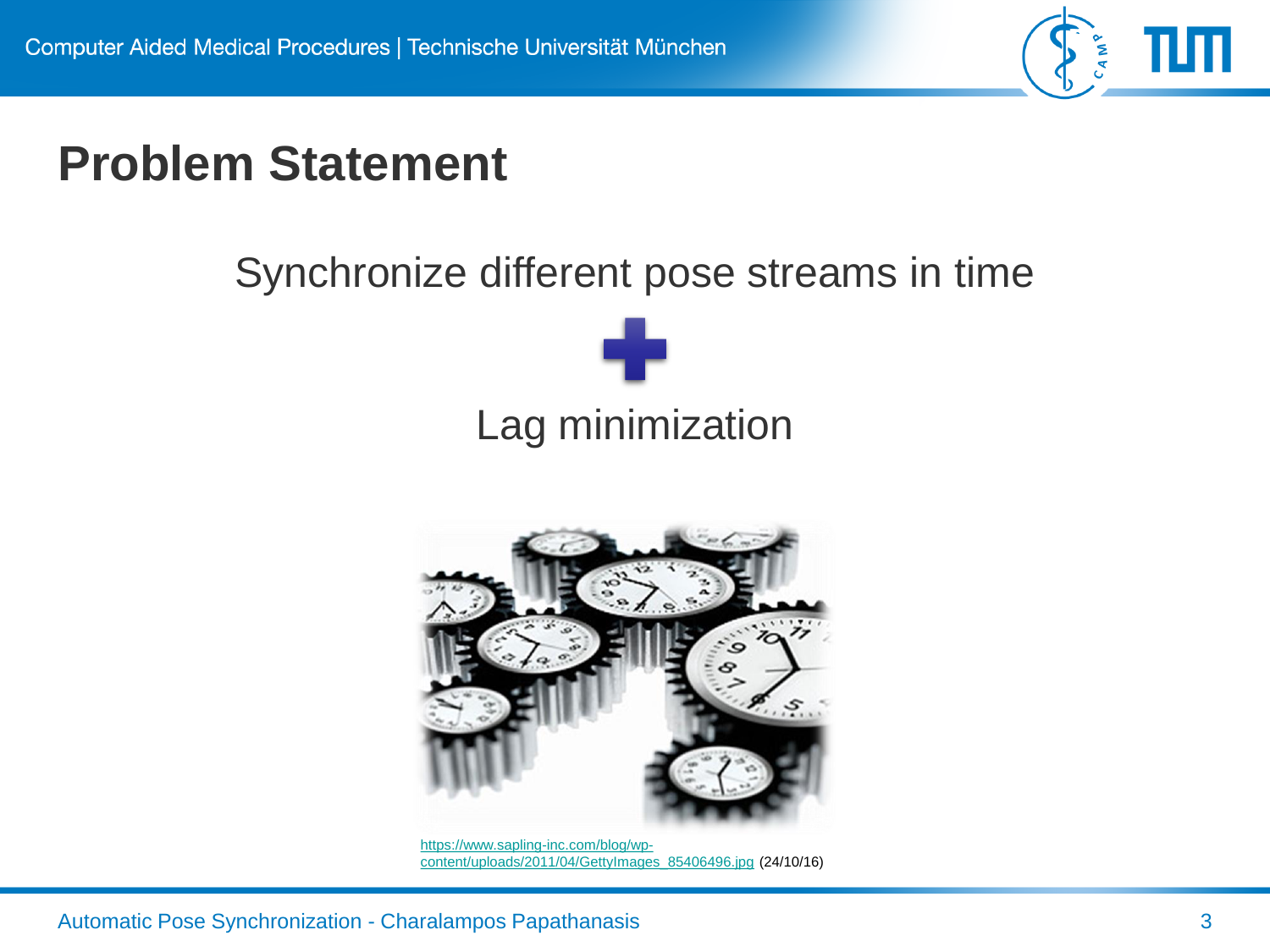

### **Stakeholders**

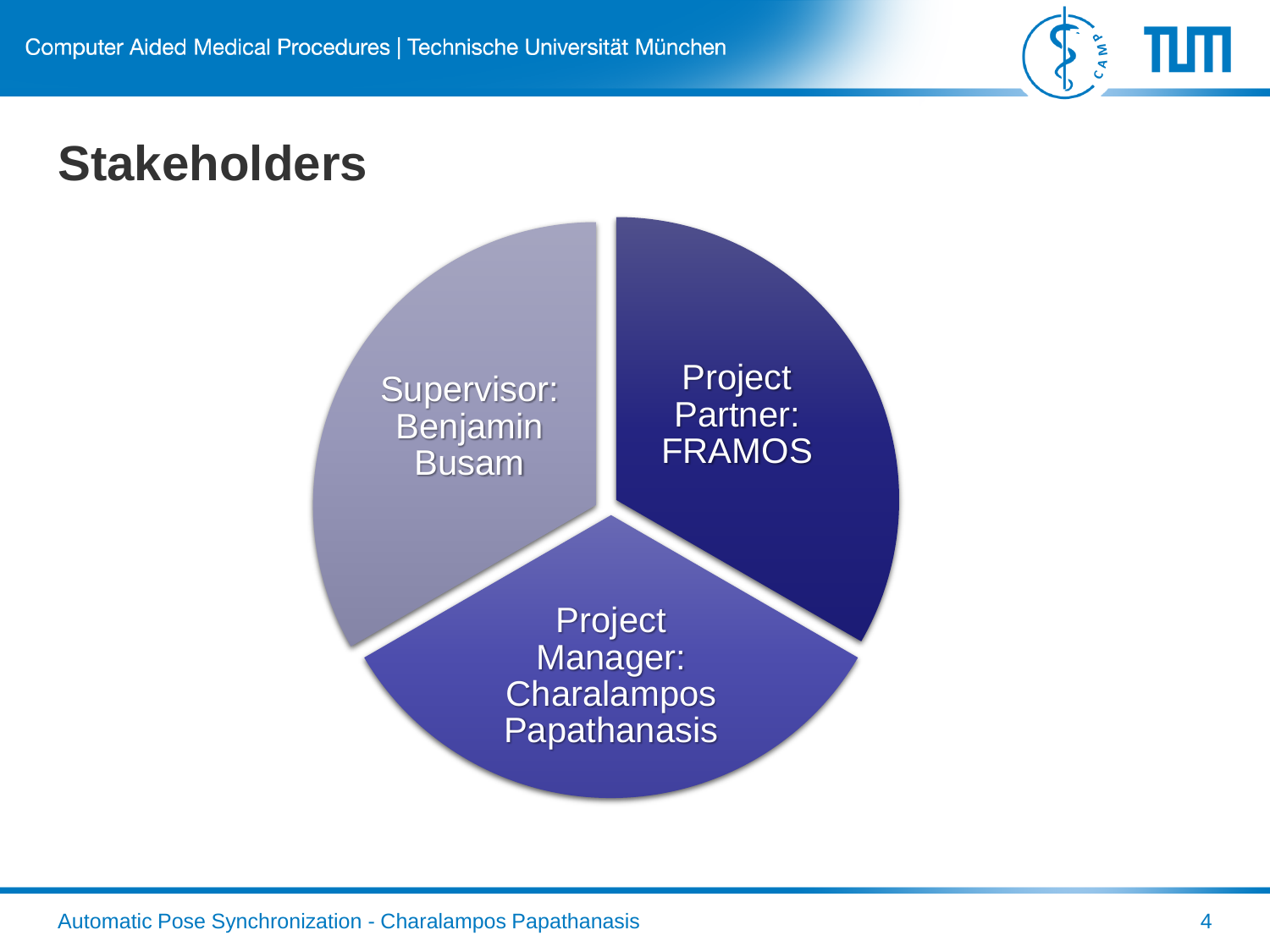

# **Requirements and Specifications**

- $\circ$  Use of Quaternionic Upsampling<sup>1</sup>
- o Alignment of different tracking streams
- o Visualization Framework
- o Demo

Source: B. Busam, M. Esposito, B. Frisch, N. Navab **Quaternionic Upsampling: Hyperspherical Techniques for 6 D-o-F Pose Tracking** *International Conference on* 

*3DVision (3DV), Stanford University, California, USA, October 2016*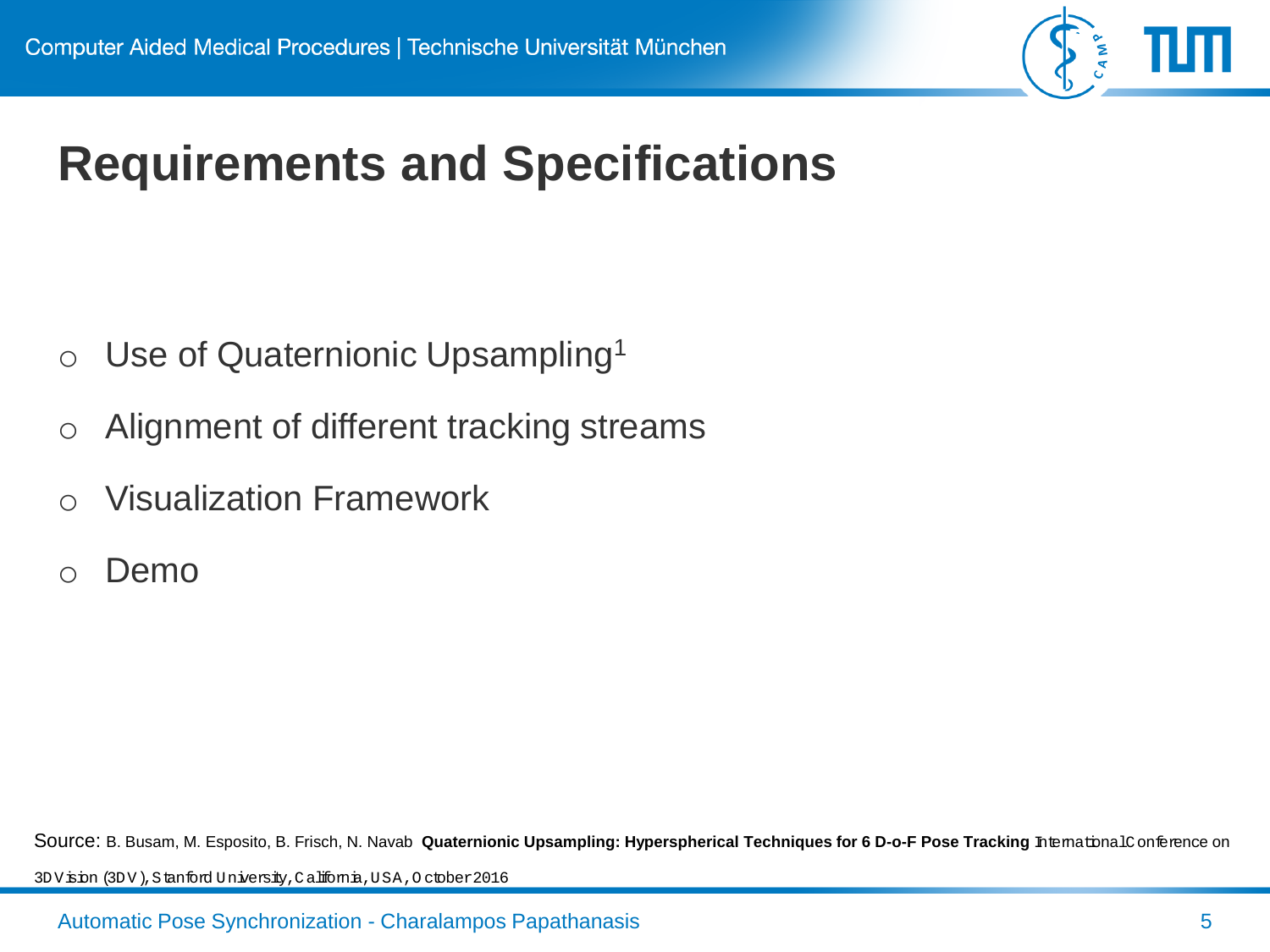

### **Tasks**

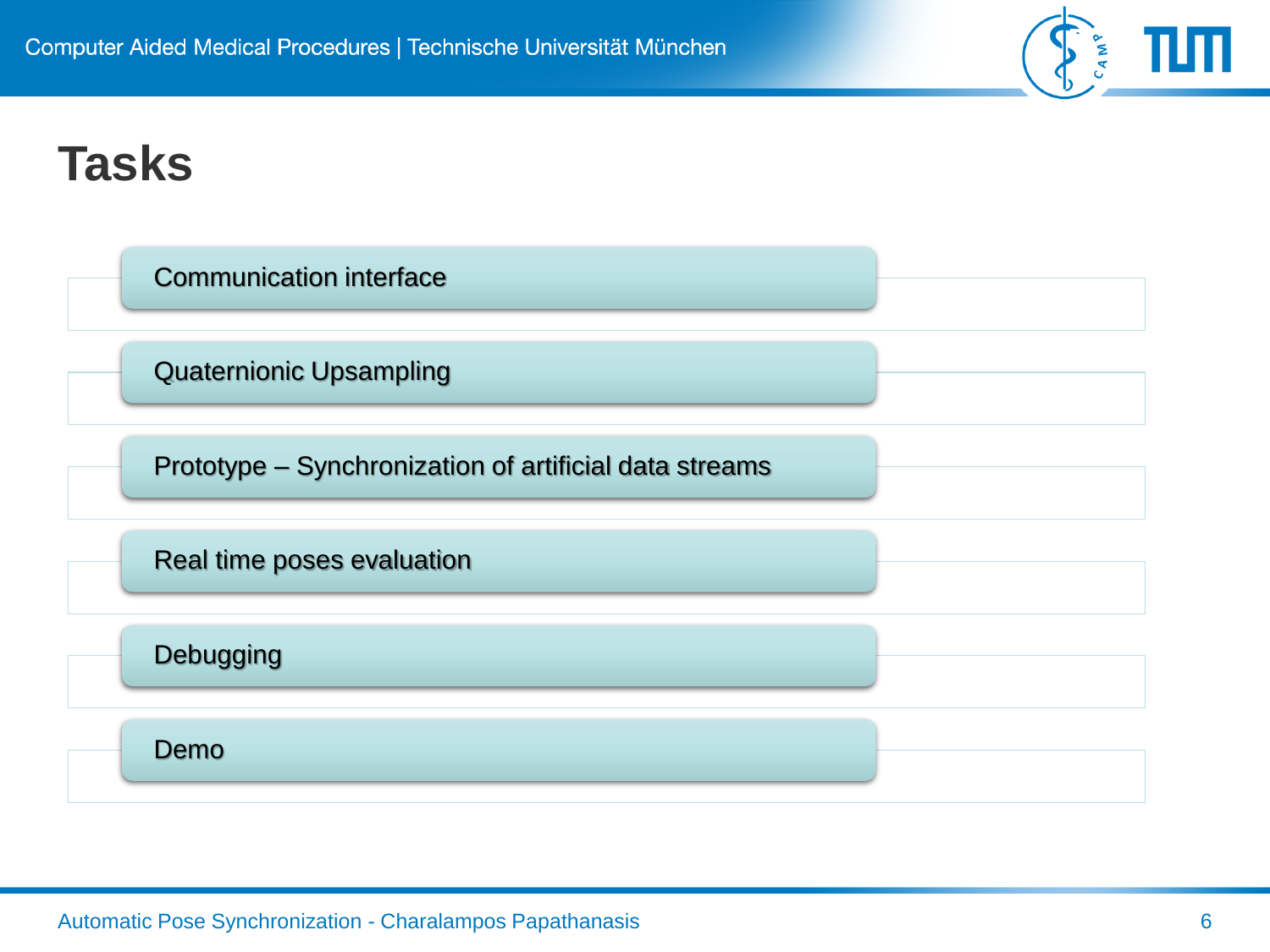

#### **Work Packages and Milestones**